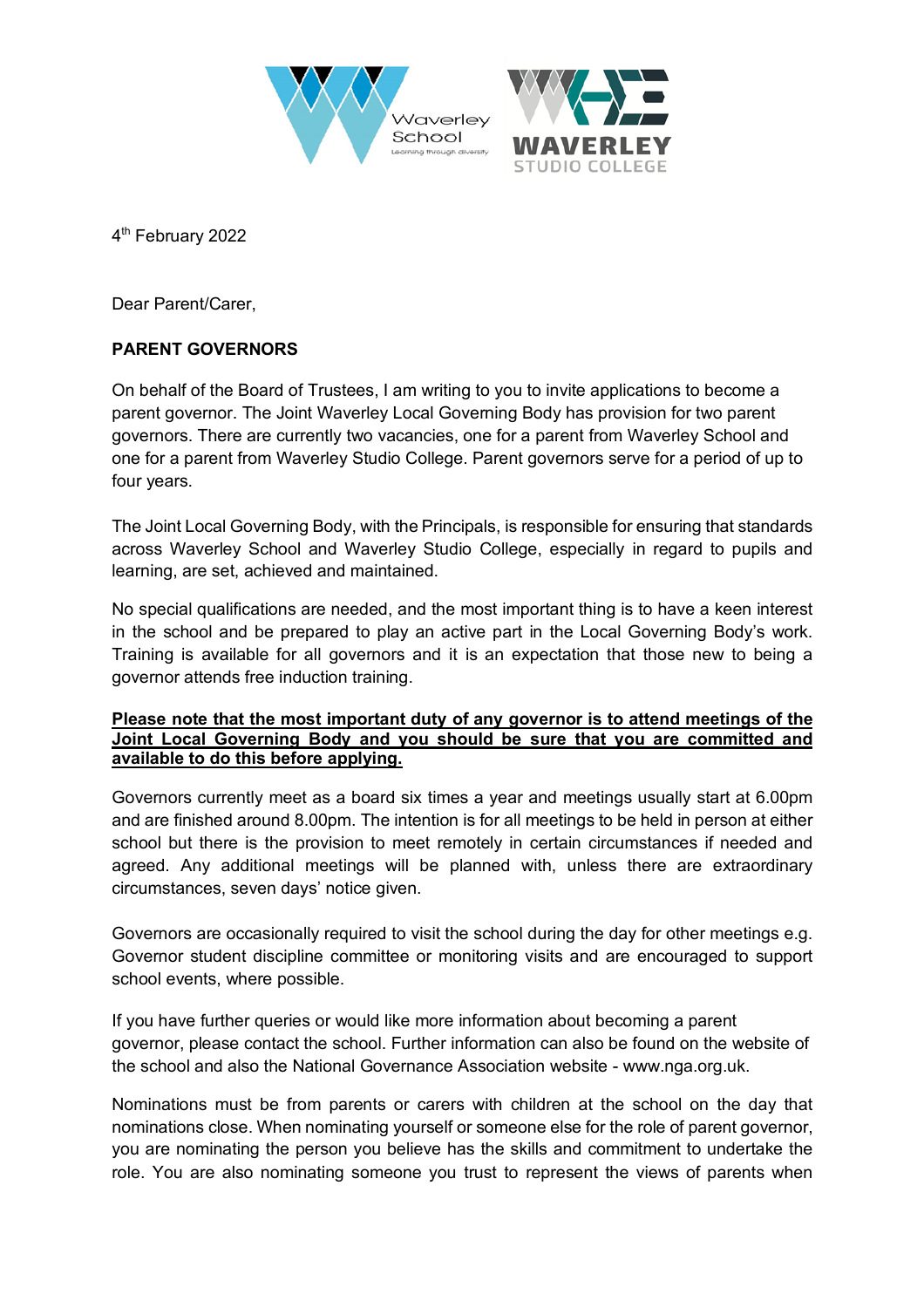working with other governors and the Principals, to promote high standards and strategically develop the school. The parent governor's role is not to represent individual parents' views or to report back directly to parents.

If you are interested in becoming a governor, self-nomination is acceptable – see attached form, which will need to be submitted to the school reception by **12.00 noon** on **Friday 11th February 2022.** Please include a short personal statement to support your application. A separate sheet may be attached if required.

If there are more nominations than vacancies, an election will be held, and all parents will be sent a voting paper.

We look forward to receiving your application.

Yours sincerely,

**Jenny Steckles Clerk to the Board of Trustees**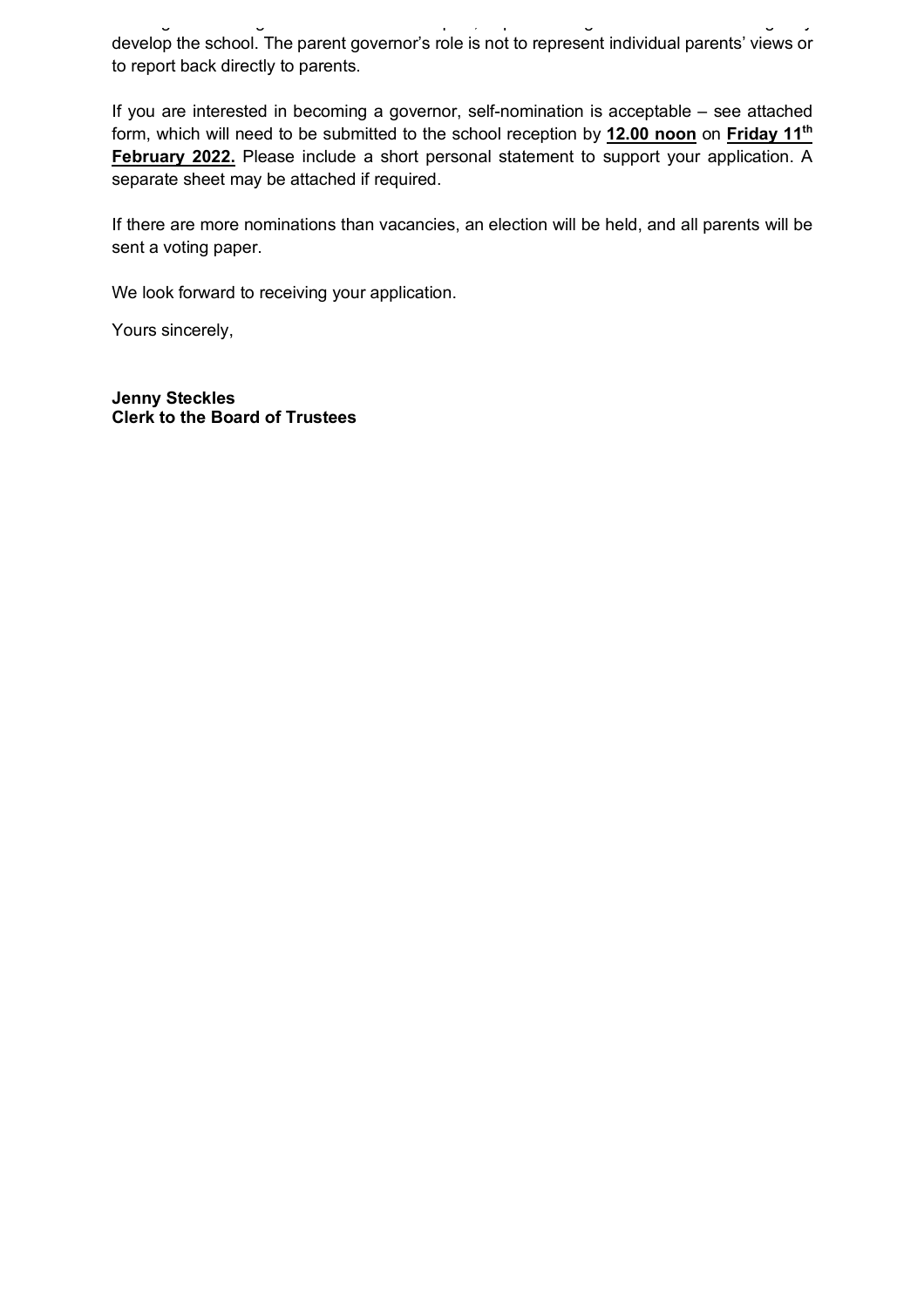Please complete the following information if you wish to nominate yourself to become a Parent Governor. Before signing the form the nominated parent should check that they are not disqualified from becoming a school governor for any of the reasons stated overleaf. You may include a personal statement in support of your application. This statement will be circulated to parents in the event of an election.

| Please write your name and address in block<br>letters below. |                |
|---------------------------------------------------------------|----------------|
|                                                               |                |
| <b>Name</b>                                                   | Mr/Mrs/Miss/Ms |
| <b>Address</b>                                                |                |
|                                                               |                |
| <b>Post Code</b>                                              |                |
| <b>Child's Name</b>                                           |                |
| <b>Year Group</b>                                             |                |
| <b>School</b>                                                 |                |

| Please write your personal statement below (a separate sheet may be attached if required) |  |
|-------------------------------------------------------------------------------------------|--|
|                                                                                           |  |
|                                                                                           |  |
|                                                                                           |  |
|                                                                                           |  |
|                                                                                           |  |
|                                                                                           |  |
|                                                                                           |  |
|                                                                                           |  |
|                                                                                           |  |
|                                                                                           |  |
|                                                                                           |  |
|                                                                                           |  |
|                                                                                           |  |
|                                                                                           |  |

I wish to apply to become a Parent Governor. I am not disqualified for any of the reasons stated overleaf.

| Signed: | Date: |
|---------|-------|
|         |       |

| Nominated by (a parent may nominate themselves): | Date: |
|--------------------------------------------------|-------|
| Signed:                                          |       |

**Please return this form by Thursday 27 January at 12 noon and place in the post box at the main Reception of Waverley School or Waverley Studio College (the school where your child/ren attends)**